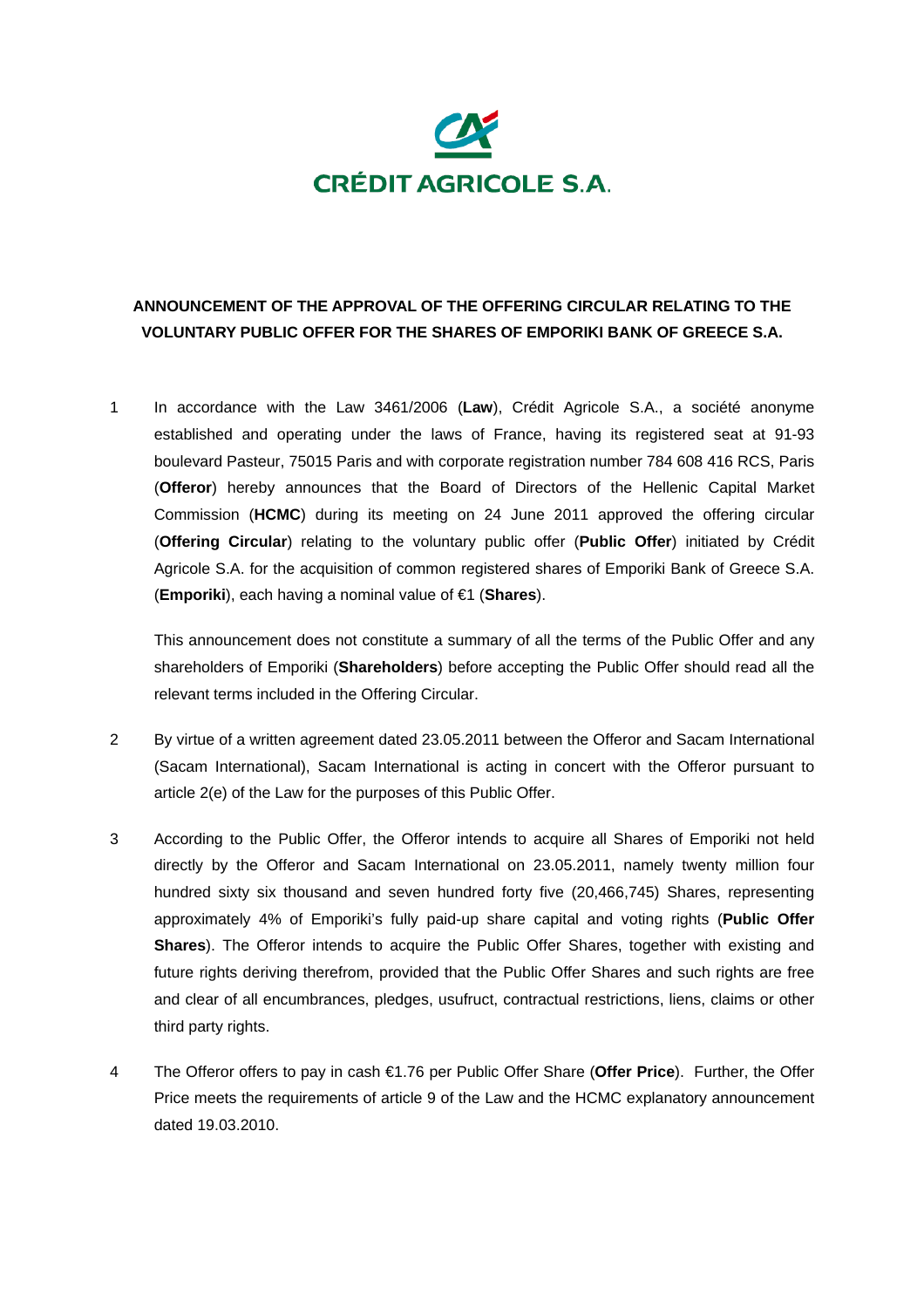The Offeror will pay, on behalf of the shareholders that will validly accept the Public Offer (**Accepting Shareholders**), the 0.08% registration duty payable to the Hellenic Exchanges S.A. Holding, Clearing, Settlement & Registry (**HELEX**) (according to article 7(3) of the HELEX decision 1/153/18.12.2006, as amended and currently in force) on the value of the Public Offer Shares tendered which will be validly accepted and which is calculated as follows: the number of the transferred shares multiplied by the higher of the following prices: a) the Offer Price and b) the closing price of the Shares in ATHEX on the previous day before the submission of the documentation of article 46 of the Regulation on the Operation of the Dematerialised Securities System as approved by the HCMC, with a minimum charge which shall be equal to the minimum amount between €20 and the 20% of the value of transfer per Accepting Shareholder. Therefore, the Accepting Shareholders will receive the Offer Price for every Share validly tendered after deduction of the applicable tax on ATHEX transactions which (according to article 21(1) of Law 3697/2008, article 9(2) of Law 2579/1998 and article 16(1) and (2) of Law 3943/2011) is currently 0.20% and is calculated on the value of the off-the-exchange transaction for the transfer of the Public Offer Shares to the Offeror.

- 5 The acceptance period (**Acceptance Period**) during which the Shareholders may declare their acceptance of the Public Offer will start on 29 June 2011 at 8.00 a.m. (Greek time) and end on 27 July 2011 at the close of business of the banks operating in Greece. The Offeror has authorised Alpha Bank S.A. (**Tender Agent**) to collect the Declarations of Acceptance and pay the Offer Price from the Offeror to the Accepting Shareholders.
- 6 As of 29 June 2011 and during the Acceptance Period, Shareholders may request and obtain copies of the Offering Circular and the Declarations of Acceptance in Greek from all branches of Alpha Bank in Greece.

Shareholders may also obtain copies of the Offering Circular from the following website addresses [www.credit-agricole.com,](http://www.credit-agricole.com/) <http://www.lazard.com/>, [http://www.alpha.gr/page/default.asp?la=1&id=5224.](http://www.alpha.gr/page/default.asp?la=1&id=5224)

- 7 Accepting Shareholders must duly complete and submit a Declaration of Acceptance to any of the branches of Alpha Bank in Greece. Forms of the Declaration of Acceptance may be obtained from these branches in Greece throughout the Acceptance Period during normal business days and hours. Accepting Shareholders must comply with the detailed requirements for accepting the Public Offer set out in the Offering Circular.
- 8 Given that the Offeror already holds over 90% of the Shares in Emporiki, following the end of the Acceptance Period, it is entitled and intends to exercise the squeeze-out right pursuant to article 27 of the Law. Following the end of the Public Offer and the completion of the squeezeout, the Offeror will seek to delist the Shares of Emporiki from the ATHEX, pursuant to article 17(5) of the Law.